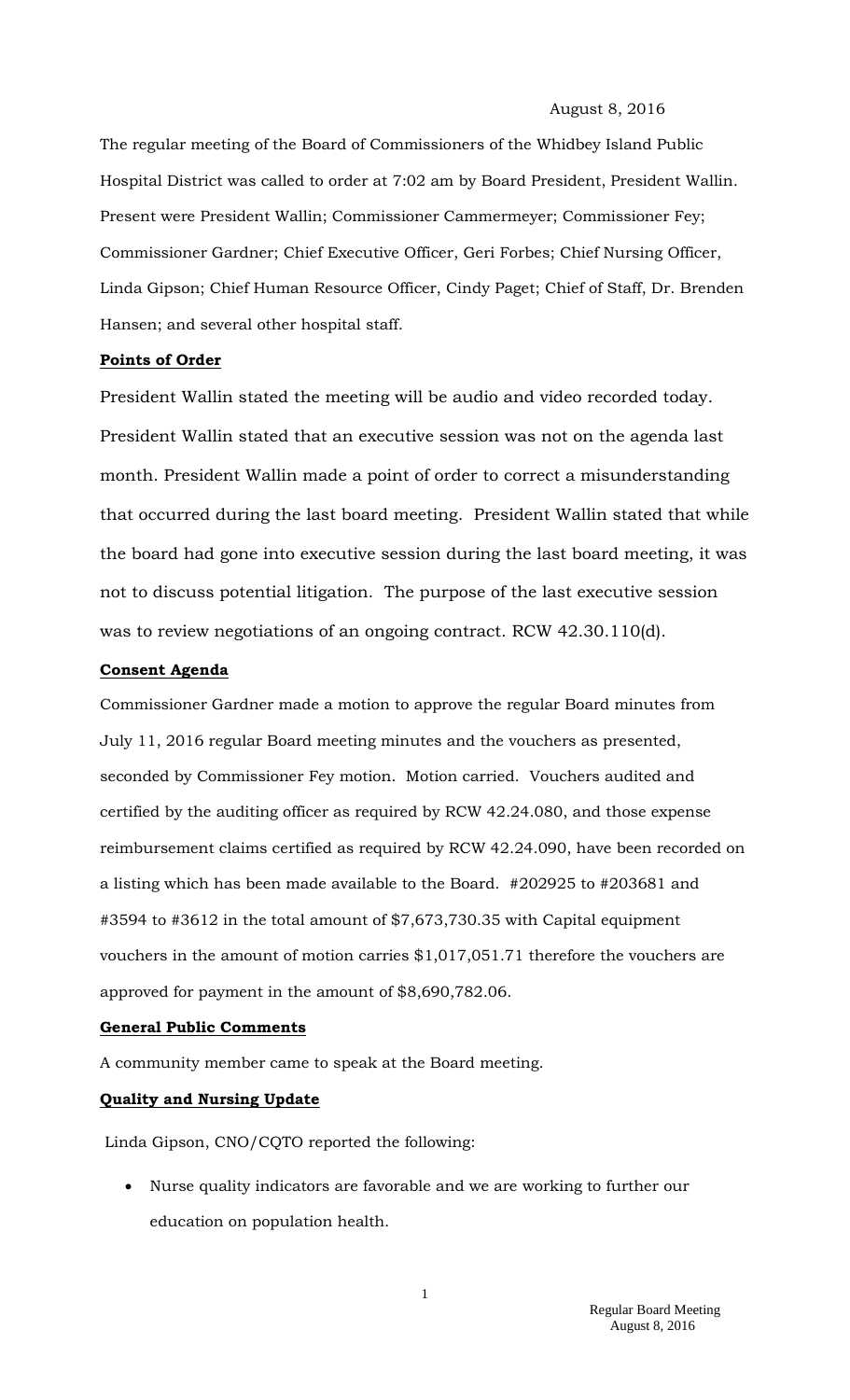- Gaila Palo, Clinical Nurse Specialist has been asked to speak at regional clinical meetings. The role of clinical nurse specialist is very unique and we are 1 out of 30 hospitals that provide this position for our nursing staff.
- CPOE went live and any minor issues were handled well. We recently contracted with Provation, which is a contracted agent that will help us to allow the physician to use best practice. We consider CPOE a safety advisor for patient care.

# **Medical Staff Report**

A. Chief of Staff Report

Dr. Brenden Hansen, Chief of Staff reported the following provisional courtesy staff appointments:

Rebecca Link, MD Provisional Courtesy Staff Appointment Commissioner Cammermeyer made a motion, seconded by Commissioner Fey to approve the provisional courtesy staff appointments as presented. Motion carried. Dr. Brenden Hansen, Chief of Staff reported the following locum tenems ARNP appointment:

Karen Adkisson, ARNP Locum Tenems ARNP

Commissioner Cammermeyer made a motion, seconded by Commissioner Fey to approve the locum tenems ARNP appointment as presented. Motion carried. Dr. Brenden Hansen, Chief of Staff reported the following locum tenems physician appointments:

Christopher Bach, MD

Daniel Sheffield, DO

Maria C. Quan, MD

Commissioner Cammermeyer made a motion, seconded by Commissioner Fey to approve the locum tenems physician appointments as presented. Motion carried. Dr. Brenden Hansen, Chief of Staff reported the following resignations:

Ellen Jacus, PA-C

Megan Eversole, CRNA

# **Staff and Status Reports from Administration**

A. Administrative Update

Geri Forbes, CEO reported the following:

Linda Gipson has taken the CQTO (Chief Quality Transition Officer) position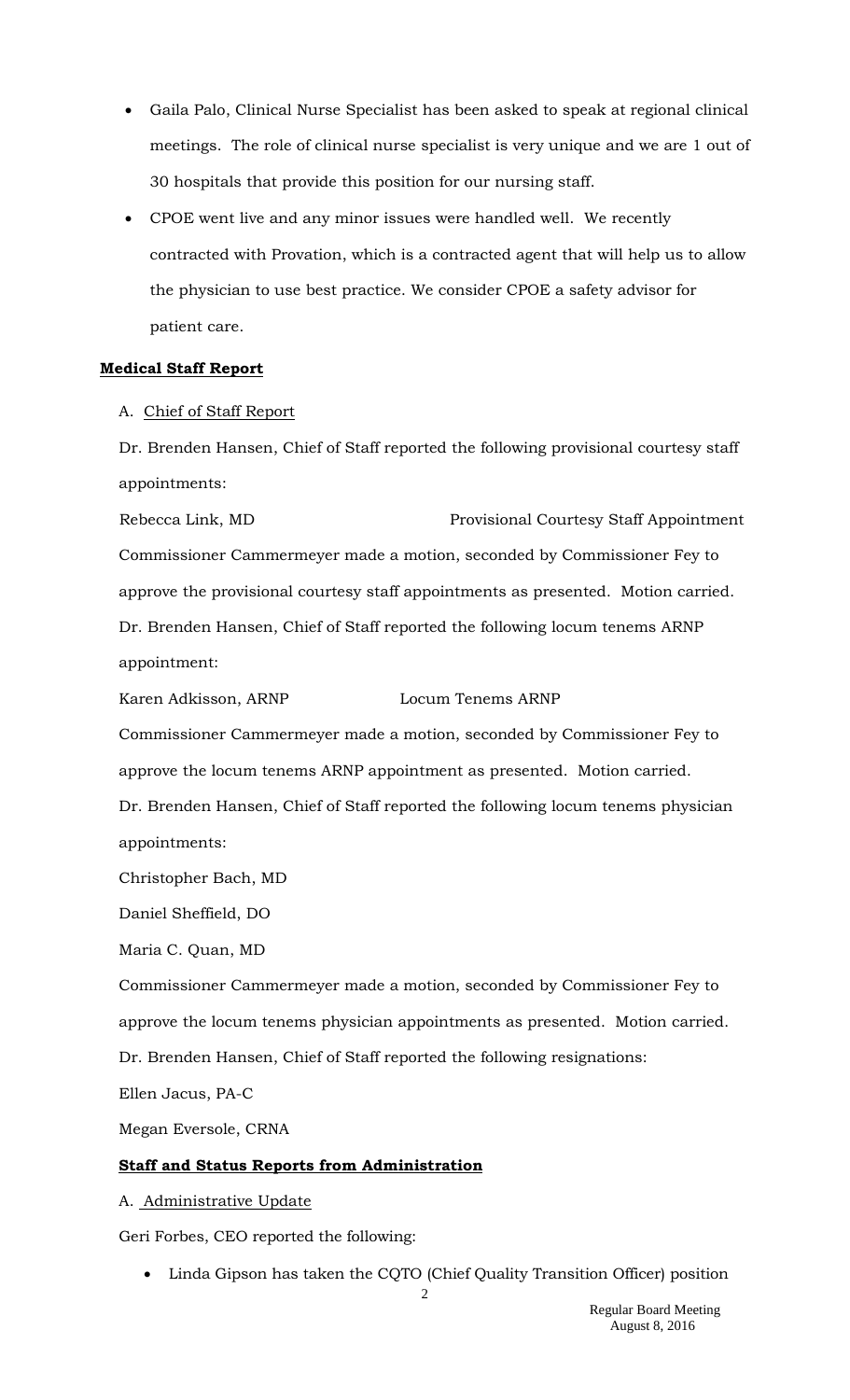and will be CNO Interim until a replacement is hired.

- 17<sup>th</sup> annual cancer tournament raised \$12,000 to support WhidbeyHealth Cancer Care's STAR Rehab Program, one of the first state certified cancer survivorship programs in Washington.
- The following received reader's choice awards from the Whidbey News group: WhidbeyHealth Primary Care Cabot Drive won first place, while physicians from that same clinic, Dr. Judye Scheidt and Dr. Doug Langrock, received honorable mentions PA Young - awarded. Robert May received the "runners up" award in the Firefighters/Emergency Medical Services category,
- WhidbeyHealth Palliative Care Nurse Practitioner Carla Jolley ARNP, was asked to present her talk "Palliative Care and End of Life: It is Never Too Early Until it is Too Late to Have the Conversation" at the July 2016 Pan Pacific Lymphoma Conference in Kauai. Congratulations to Carla.
- Auxiliary WhidbeyHealth assigned Island county transportation, Heidi Saunders, Executive Director of Transitions of Care. Tour D Whidbey August 20, 2016. More information at the volunteer office. Polly Harpole Fiesta event, tickets 50 per person, fundraiser to support the Polly Harpole guild, supporting hospital community.
- WhidbeyHealth is actively participating on the Island County Human Services Transportation Planning Advisory Committee. Heidi Saunders, Executive Director Transitions of Care has been appointed to the committee.
- Reminder the Tour de Whidbey is coming up Saturday, Aug. 20.
- Polly Harpole Hospital Guild will be holding its Holds Annual Summer Fundraiser. Pick up a reservation form from any guild member or at the WhidbeyHealth Medical Center administration office.
- Free Car Seat Safety Check is coming up Tuesday, Sept. 8 between 3pm and 5pm at the Oak Harbor Fire Station at 855 E. Whidbey Avenue.

#### **Education:**

Renee Yanke, MAC Manager and Karin Schulz, Rehab Manager presented the following key items regarding the STAR Rehab program:

- Survivorship team members: Lisa Toomey, Sue Carey, Stephanie Cattano and Debbie Williams.
- The program assists with the after treatment survivorship, through the diagnosis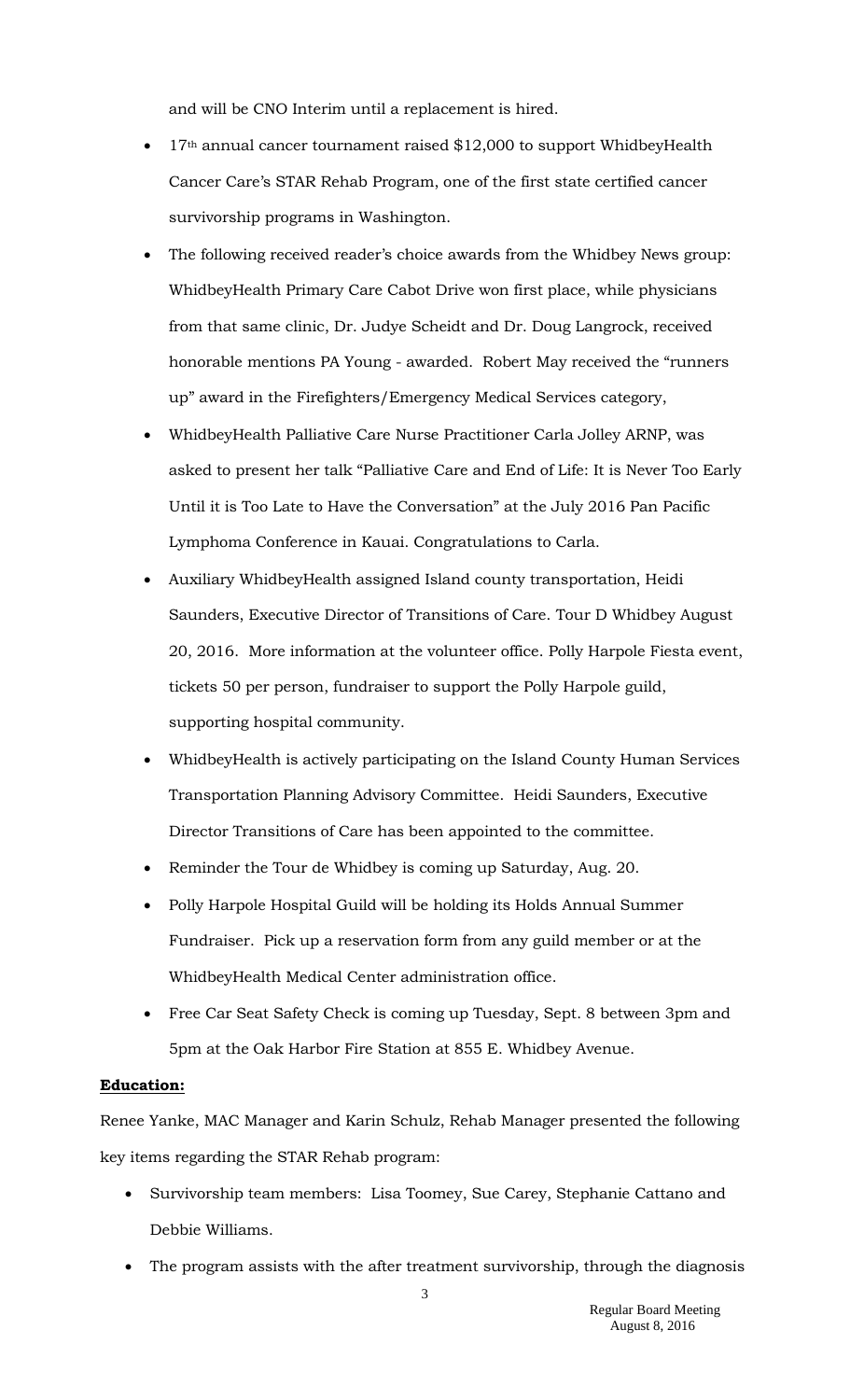and cancer survivorship.

- More than 113 million survivors nationwide and an estimated 250,000 in Washington state alone.
- The first common concerns when diagnosed are physically/psychological with cardiac long term effects on the body. Then a shift of other concerns when after treatment begins, such as diabetes; obesity.
- Communicating to survivors to follow up on treatment is very important for a healthier lifestyle, physically and emotionally. Exercise is a key issue in a healthy survivorship.
- Renee Yanke, MAC Manager personally meets with patients for their personal care plan at initial diagnoses.
- Mandating the standards of care by the commission on cancer is more patient focused, and this is no longer optional it is mandatory.

Karin Schulz, Rehab Manager reported the following key points:

- Rehabilitation is needed at different interventions of diagnoses.
- Key factors are across the care of continuum to have a multidisciplinary team; clinic nutrition, social work; standardized outcomes and published research.
- Discussing issues that each cancer survivors may encounter.
- Discussed evidence based benefits of oncology and appropriate referrals.

Renee Yanke, MAC (Medical Ambulatory Care) Manager stated about a year ago we had offered continuing education for nurses and clinical education at no additional cost. We can get more Physical Therapist involved at no cost. The Steering committee is the cancer care team. We see about 200 - 275 new diagnose' a year and we screen at initial consult and hand out a welcome packet. A screening is also done at the end of the treatment. 48%- 52% is average to the national trend. Any new program gaps are to be fixed.

Karin Schulz, Rehab Manager stated we are validating measures and using this as a tool for fall assessment issues. Initial evaluation and at discharge an assessment is performed, also an interval may be needed. Remaining next steps of the program; we need to analyze the data and access to care. We are in the process of putting together a module on education that staff can use. We will be establishing goals in the upcoming year. Dependent on how many patients move through the program. Thank you to the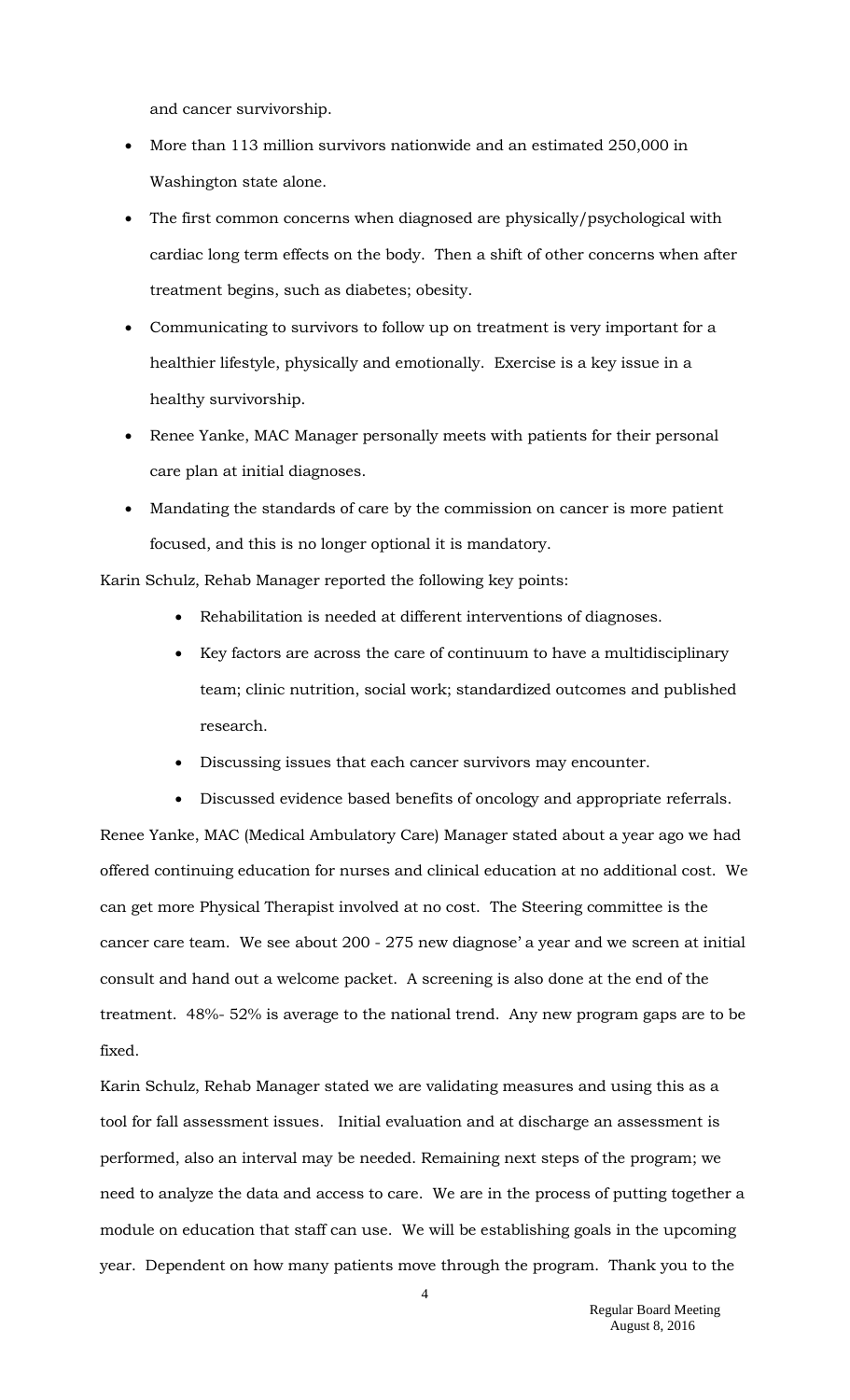administration and foundation for the funding of this program. Additional positions are being filled due to the support.

## Finance

Ron Telles, CFO discussed and presented the following financials for June 2016:

- Total Clinic Visits
- ER Visits and Ambulance
- Surgeries
- Home Health & Hospice
- P-days and Discharges
- Operations Income
- Statement of Revenue and Expenses
- Cash Flow

Ron Telles, CFO stated we have contracted with Relay Health. This will speed up registration process ; verifies medical necessity and the system automatically validates the patient's information and gives estimated co pays and charges to the patient.

#### **Board Items**

#### A. Board Vacancy Update

President Wallin stated we have received 7 applicants for the District 5 seat. We are narrowing down and looking at interview dates and times. President Wallin will send resumes and CV's out to Board members and follow up next meeting.

## B. WSHA Annual Member conference October 12-14

President Wallin stated a reminder of the WSHA annual meeting will be coming up on October 12 – 14 in Seattle. Geri Forbes, CEO stated this is a great educational conference and will help us to better understand the demand on all the new healthcare changes.

## C. Committee Update

President Wallin opened the floor for any committee update discussion.

Commissioner Fey stated at the last Credentialing committee they were discussing the possibility of hiring a new credentialing company; Quality Infection committee(QIC) met last week and it is amazing how much is done at this meeting; including discussion of falls and site infections. A lot of wonderful items being accomplished at the QIC meeting.

Commissioner Cammermeyer stated the lack of capability of systems to talk to one

5